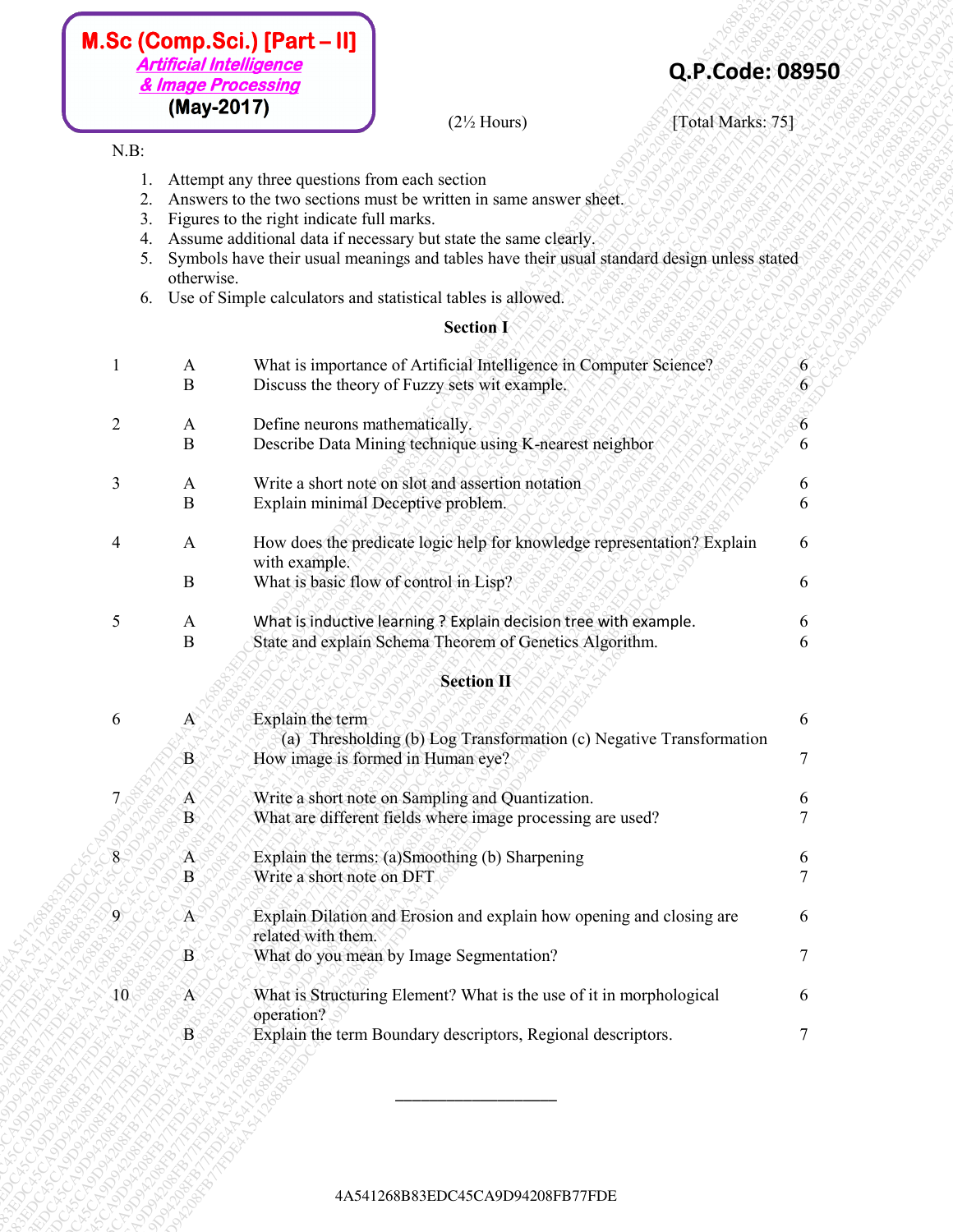- 1. attempt any three questions from each section
- 2. Answers to the two sections must be written in same answer sheet.
- 3. Figures to the right indicate full marks.
- 4. Assume additional data if necessary but state the same clearly.
- 5. Symbols have their usual meanings and tables have their usual standard design unless stated otherwise.
- 6. Use of Simple calculators and statistical tables is allowed.

## **Section I**

|                             |                                                             | <b>Distributed Computing</b><br>& Embedded Systems                                                       |                                                                                                                                                                                                                                                                                                                                                                                                                                                                                                                                                                                     | Q.P.Code: 10463  |                     |
|-----------------------------|-------------------------------------------------------------|----------------------------------------------------------------------------------------------------------|-------------------------------------------------------------------------------------------------------------------------------------------------------------------------------------------------------------------------------------------------------------------------------------------------------------------------------------------------------------------------------------------------------------------------------------------------------------------------------------------------------------------------------------------------------------------------------------|------------------|---------------------|
| $N.B$ :                     |                                                             | (May-2017)                                                                                               | [3 hours]                                                                                                                                                                                                                                                                                                                                                                                                                                                                                                                                                                           | [75 marks]       |                     |
| $\overline{2}$              | 2.<br>3.<br>4.<br>5.<br>6.<br>A<br>$\bf{B}$<br>$\mathbf{A}$ | attempt any three questions from each section<br>Figures to the right indicate full marks.<br>otherwise. | Answers to the two sections must be written in same answer sheet.<br>Assume additional data if necessary but state the same clearly.<br>Symbols have their usual meanings and tables have their usual standard design unless stated<br>Use of Simple calculators and statistical tables is allowed.<br><b>Section I</b><br>What is MPI? Discuss the various operations involved in the working of MPI.<br>Explain different types of transparency in distributed system with the help of example.<br>Describe the working of DHT in the design of CHORD. Illustrate with a diagram. |                  | 6<br>b              |
| 3                           | B<br>$\mathbf{A}$<br>B                                      | Client centric consistency model.                                                                        | Explain in detail different approaches for locating a mobile entity?<br>What is mutual exclusion? Compare the performance of the central server algorithm and<br>the token ring algorithm for mutual exclusion.<br>Discuss the design and the implementation issues of cache coherence protocol in the                                                                                                                                                                                                                                                                              |                  | 6<br>6<br>6         |
| $\overline{4}$              | $\mathbf{A}$<br>$\bf{B}$                                    |                                                                                                          | Compare two phase and three phase commit protocol.<br>Discuss the different types of failure models in distributed system.                                                                                                                                                                                                                                                                                                                                                                                                                                                          |                  | 6<br>6              |
| $\mathfrak{S}$              | $\mathbf{A}$<br>$\bf{B}$                                    | Discuss client side caching in CODA.<br>to bind to a remote object in CORBA.                             | Illustrate with an example the implementation of an object reference that allows a client                                                                                                                                                                                                                                                                                                                                                                                                                                                                                           |                  | 6                   |
|                             |                                                             |                                                                                                          | <b>Section II</b>                                                                                                                                                                                                                                                                                                                                                                                                                                                                                                                                                                   |                  |                     |
| 6                           | A<br>$\mathbf{B}$                                           | 1. Power<br>$2^\circ$<br><b>NRE</b> Cost<br>3. Size                                                      | What are the hardware and software co-design used in design of Embedded systems.<br>Explain the following Embedded system design challenges                                                                                                                                                                                                                                                                                                                                                                                                                                         |                  | 6<br>$\overline{7}$ |
| $\widetilde{\mathcal{J}}$ : | $\mathbf{A}$<br>B                                           |                                                                                                          | What are real time methods? Explain them in detail.<br>Explain build and load process of embedded system with suitable diagram.                                                                                                                                                                                                                                                                                                                                                                                                                                                     |                  | 6<br>$\overline{7}$ |
| 8                           | 'A                                                          | if $(x \le y)$<br>$x=4$ ;<br>else<br>$y=6$ ;                                                             | Consider the following C code. Write an appropriate assembly code for it                                                                                                                                                                                                                                                                                                                                                                                                                                                                                                            |                  | 6                   |
|                             |                                                             |                                                                                                          |                                                                                                                                                                                                                                                                                                                                                                                                                                                                                                                                                                                     | <b>TURN OVER</b> |                     |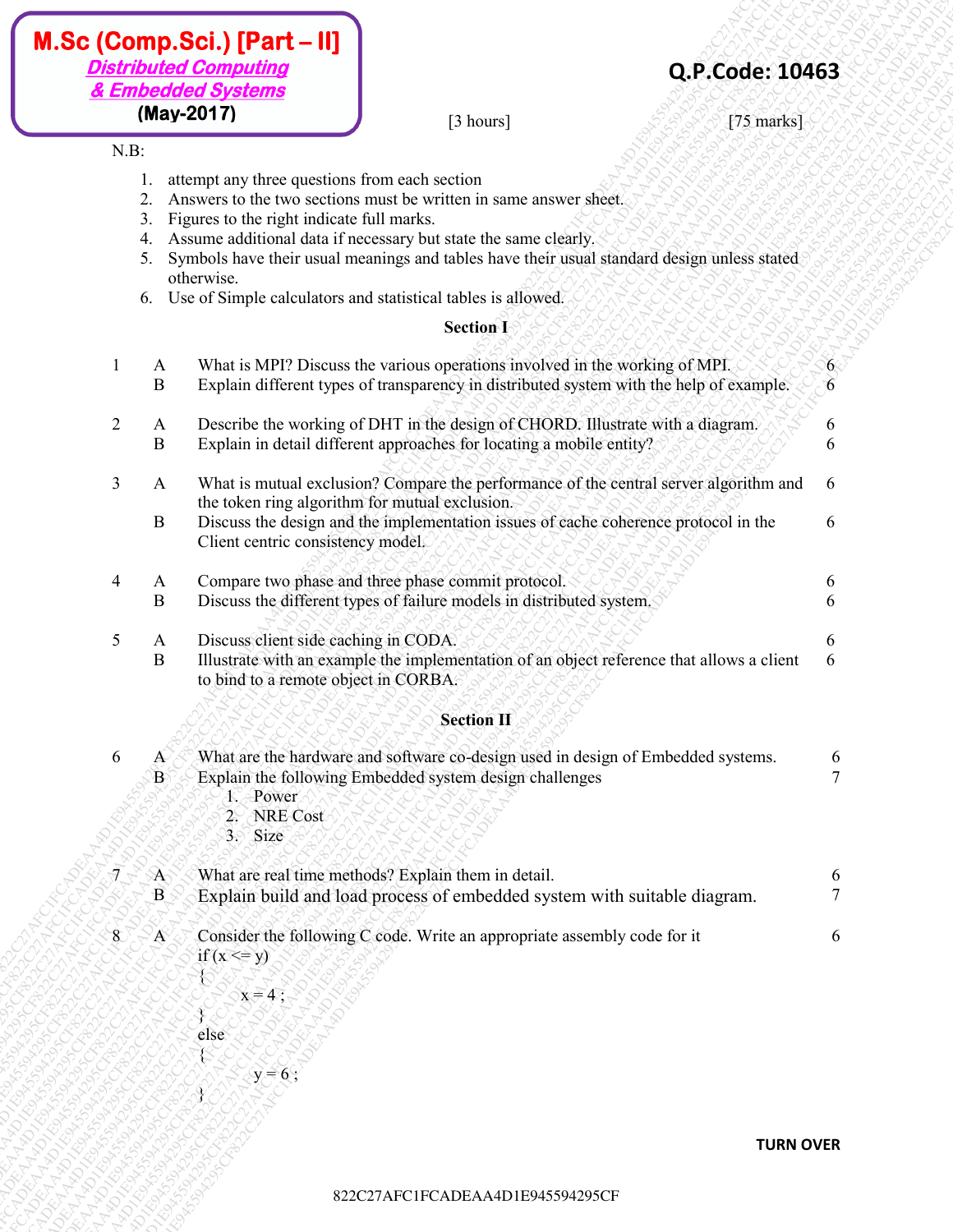$6<sub>1</sub>$ 

- B Write a short note on different types of display units.
- **Q.P.Code: 10463**<br>
B Wike a Source incompanies content and the tourist prop.<br>
9 A Wike a Character content and content and content and content and content and content and content and content<br>
10 A Define with the space of 82<br>
82<br>
22 C27AFC Homes Journal Communications and the mediatric Experimental Communications and the mediatric Capacity of the mediatric Capacity of the mediatric Capacity of the mediatric Capacity of the mediatric Capacit 822C27AFC1FCADEAA4D1E945594295CF822C27AFC1FCADEAA4D1E945594295CF822C27AFC1FCADEAA4D1E945594295CF822C27AFC1FCADEAA4D1E945594295CF822C27AFC1FCADEAA4D1E945594295CF822C27AFC1FCADEAA4D1E945594295CF **Q.P.Code: 10463**<br>
82<br>
Process in Version (and the constraint process in the constraint process in the constraint process in the constraint process in a constraint process in the constraint process in the constraint of the 822C27AFCOde: 10463<br>
822C27AFC1FCADEAA4D1E94594429542<br>
9 A North Carl Farmer (metallican activity the control of control of explorer activity to the same<br>
10 A Definite National Carl Farmer activity that is entirely activi 822C27AFC1FCADEAA4D1E945594295CF822C27AFC1FCADEAA4D1E945594295CF822C27AFC1FCADEAA4D1E945594295CF822C27AFC1FCADEAA4D1E945594295CF822C27AFC1FCADEAA4D1E945594295CF822C27AFC1FCADEAA4D1E945594295CF 822C27AFC1FCADEAA4D1E945594295CF822C27AFC1FCADEAA4D1E945594295CF822C27AFC1FCADEAA4D1E945594295CF822C27AFC1FCADEAA4D1E945594295CF822C27AFC1FCADEAA4D1E945594295CF822C27AFC1FCADEAA4D1E945594295CF 822C27AFC1FCADEAA4D1E945594295CF822C27AFC1FCADEAA4D1E945594295CF822C27AFC1FCADEAA4D1E945594295CF822C27AFC1FCADEAA4D1E945594295CF822C27AFC1FCADEAA4D1E945594295CF822C27AFC1FCADEAA4D1E945594295CF 822C27AFC1FCADEAA4D1E945594295CF822C27AFC1FCADEAA4D1E945594295CF822C27AFC1FCADEAA4D1E945594295CF822C27AFC1FCADEAA4D1E945594295CF822C27AFC1FCADEAA4D1E945594295CF822C27AFC1FCADEAA4D1E945594295CF 822C27AFC1FCADEAA4D1E945594295CF822C27AFC1FCADEAA4D1E945594295CF822C27AFC1FCADEAA4D1E945594295CF822C27AFC1FCADEAA4D1E945594295CF822C27AFC1FCADEAA4D1E945594295CF822C27AFC1FCADEAA4D1E945594295CF 822C27AFC1FCADEAA4D1E945594295CF822C27AFC1FCADEAA4D1E945594295CF822C27AFC1FCADEAA4D1E945594295CF822C27AFC1FCADEAA4D1E945594295CF822C27AFC1FCADEAA4D1E945594295CF822C27AFC1FCADEAA4D1E945594295CF 822C27AFC1FCADEAA4D1E945594295CF822C27AFC1FCADEAA4D1E945594295CF822C27AFC1FCADEAA4D1E945594295CF822C27AFC1FCADEAA4D1E945594295CF822C27AFC1FCADEAA4D1E945594295CF822C27AFC1FCADEAA4D1E945594295CF 822C27AFC1FCADEAA4D1E945594295CF822C27AFC1FCADEAA4D1E945594295CF822C27AFC1FCADEAA4D1E945594295CF822C27AFC1FCADEAA4D1E945594295CF822C27AFC1FCADEAA4D1E945594295CF822C27AFC1FCADEAA4D1E945594295CF 822C27AFC1FCADEAA4D1E945594295CF822C27AFC1FCADEAA4D1E945594295CF822C27AFC1FCADEAA4D1E945594295CF822C27AFC1FCADEAA4D1E945594295CF822C27AFC1FCADEAA4D1E945594295CF822C27AFC1FCADEAA4D1E945594295CF **22**<br>
822C27AFC1FCADEAA4D1E945942C27AFC1FCADEAA4D1E94542C7AFC1FCADEAA4D1E9454CF822C27AFC1FCADEAA4D1E9454CF82C27AFC1FCADEAA4D1E945745945745944594454459445944574594574594545944544594594545945459454594545945459454594545945459 822 C27AFC1FCADEAA4D1E9455945942CF822C27AFCADEAA4D1E9455945942C27AFC1FCADEAA4D1E9455942<br>
8 November of the control through the control through the control through the control through the control through the control through 822C27AFC1FCADEAA4D1E945594295CF822C27AFC1FCADEAA4D1E945594295CF822C27AFC1FCADEAA4D1E945594295CF822C27AFC1FCADEAA4D1E945594295CF822C27AFC1FCADEAA4D1E945594295CF822C27AFC1FCADEAA4D1E945594295CF 822C27AFC1FCADEAA4D1E945594295CF822C27AFC1FCADEAA4D1E945594295CF822C27AFC1FCADEAA4D1E945594295CF822C27AFC1FCADEAA4D1E945594295CF822C27AFC1FCADEAA4D1E945594295CF822C27AFC1FCADEAA4D1E945594295CF **C2P.Code: 10463**<br>
822C27AFC1FCADEAA4D1E945955617AFC1FCADEAA4D1E9457495CF82<br>
92C27AFC1FCADEAA4D1E9455942C27AFC1FCADEAA4D1E945742C27AFC1FCADEAA4D1E9454745942<br>
10 A Distribus Perfective Constructions with constructed aafroid **Q.P.Code: 10463**<br>
R. Write a Cancer on different types of develop and a<br>
P. A. Write a Cancer of the constraint a base of each of the company of the constraint and constraint and constraint and constraint and constraints 9 A Write a C language code to initialize External \_Interrupt\_0 to activate on rising edge, applied to the external interrupt pin.

\_\_\_\_\_\_\_\_\_\_\_\_\_\_\_\_\_\_\_\_\_

- B Explain Serial communication in embedded system.  $35555555557$
- 10 A Define an interfacing. Explain the role of device driver for the same. 8 Explain watchdog timer and its use. Explain watchdog timer and its use.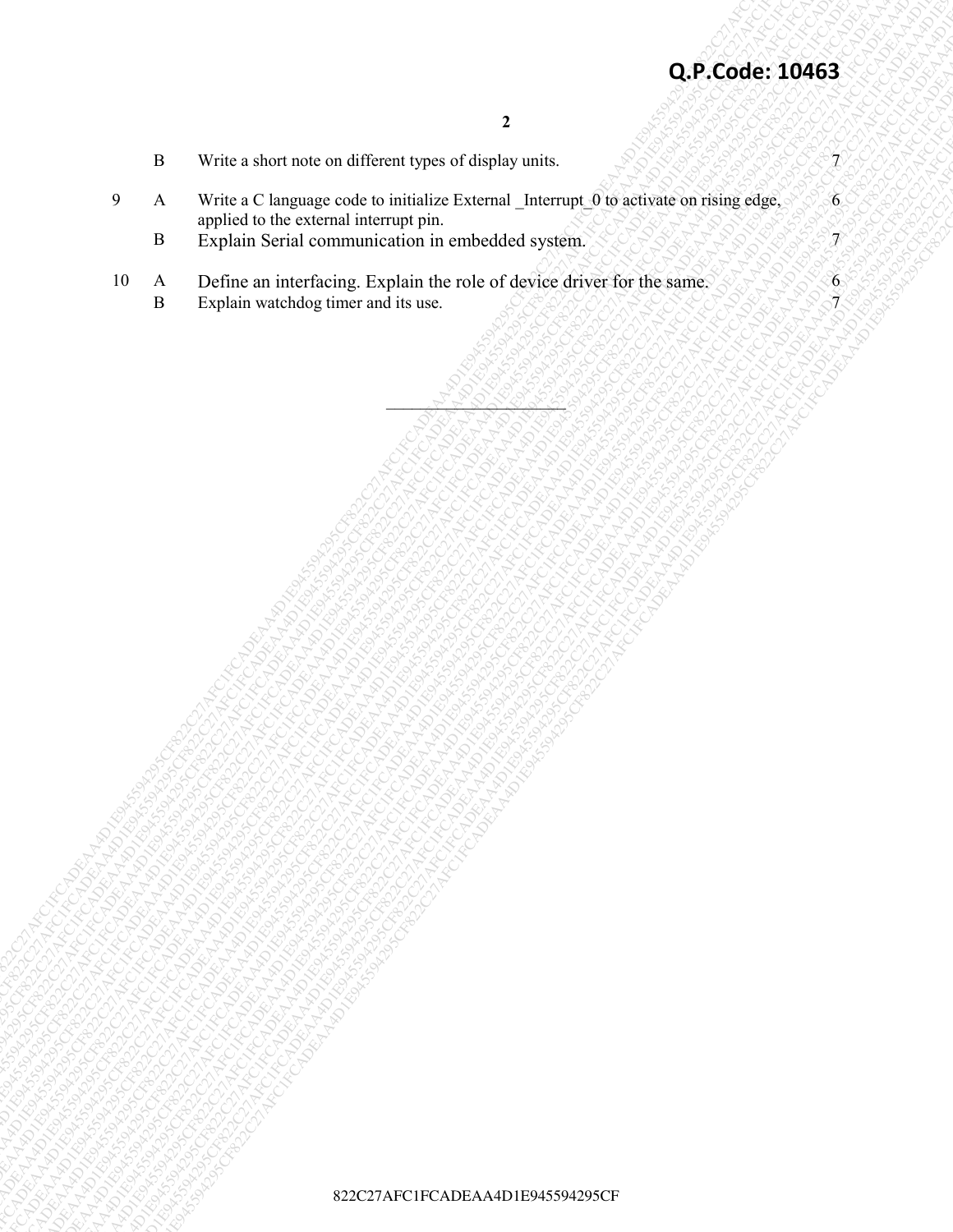| $M.Sc$ (Comp.Sci.) $[Part-I]$ |
|-------------------------------|
| $(Electric - I)$              |
| <b>Enterprise Networking</b>  |
| & Satellite Communication     |
| (May-2017)                    |

# N.B:

- 1. attempt any three questions from each section
- 2. Answers to the two sections must be written in same answer sheet.
- 3. Figures to the right indicate full marks.
- 4. Assume additional data if necessary but state the same clearly.
- 5. Symbols have their usual meanings and tables have their usual standard design unless stated otherwise.
- 6. Use of Simple calculators and statistical tables is allowed.

# Section I

|                                                                                 |                                                                                                                            | & Satellite Communication                                                                                |                                                                                                                                                                                                                                                                                                                                                                                                                                                                                                                                                                                                                                                                                                                                                                                                                                                                                                                                                                                                                                                                                                                                                                                                            |                  |                                                |
|---------------------------------------------------------------------------------|----------------------------------------------------------------------------------------------------------------------------|----------------------------------------------------------------------------------------------------------|------------------------------------------------------------------------------------------------------------------------------------------------------------------------------------------------------------------------------------------------------------------------------------------------------------------------------------------------------------------------------------------------------------------------------------------------------------------------------------------------------------------------------------------------------------------------------------------------------------------------------------------------------------------------------------------------------------------------------------------------------------------------------------------------------------------------------------------------------------------------------------------------------------------------------------------------------------------------------------------------------------------------------------------------------------------------------------------------------------------------------------------------------------------------------------------------------------|------------------|------------------------------------------------|
|                                                                                 | (May-2017)                                                                                                                 |                                                                                                          | (3 Hours)                                                                                                                                                                                                                                                                                                                                                                                                                                                                                                                                                                                                                                                                                                                                                                                                                                                                                                                                                                                                                                                                                                                                                                                                  | [Marks: 75]      |                                                |
| $N.B$ :<br>$\overline{2}$<br>$\overline{3}$<br>$\overline{4}$<br>5 <sup>5</sup> | 2.<br>3.<br>4.<br>5.<br>$\mathbf{A}$<br>B<br>A<br>B<br>$\mathbf{A}$<br>B<br>$\mathbf{A}$<br>B<br>$A_{\leq}$<br>$\mathbf B$ | stated otherwise.<br>RS-232.<br>Spread Spectrum Multiplexing.<br>Throughput.<br>they relate to capacity. | attempt any three questions from each section<br>Answers to the two sections must be written in same answer sheet.<br>Figures to the right indicate full marks.<br>Assume additional data if necessary but state the same clearly.<br>Symbols have their usual meanings and tables have their usual standard design unless<br>6. Use of Simple calculators and statistical tables is allowed.<br>Section I<br>Write a short note on Half and Full Duplex Asynchronous Communication in<br>Explain the implementation of CSMA/CD and CSMA/CA.<br>Explain Multicast Addressing in detail with an example.<br>How does a 'Cycle of Bridges' form? Explain with a neat diagram. How the<br>problem of looping is prevented in this case?<br>What is Multiplexing? Explain Wavelength Division? Time Division and<br>Explain the different Satellite configurations used for data transmission.<br>Explain the following network performance characteristics: a. Delay and b.<br>State examples of WAN Technologies and briefly explain any three.<br>Explain Dijkstra's Shortest Path computation algorithm with a neat diagram.<br>Explain the fundamental quantitative measures of a network and explain how |                  | 6<br>6<br>6<br>6<br>6<br>6<br>6<br>6<br>6<br>6 |
|                                                                                 |                                                                                                                            |                                                                                                          | Section II                                                                                                                                                                                                                                                                                                                                                                                                                                                                                                                                                                                                                                                                                                                                                                                                                                                                                                                                                                                                                                                                                                                                                                                                 |                  |                                                |
| $\vert 6 \rangle$                                                               | A<br>$\mathbf{B}^{\scriptscriptstyle \varsigma}$                                                                           |                                                                                                          | Explain the different Keplerian orbital elements.<br>What is System Noise? Therefore, explain Antenna Noise.                                                                                                                                                                                                                                                                                                                                                                                                                                                                                                                                                                                                                                                                                                                                                                                                                                                                                                                                                                                                                                                                                               |                  | 6                                              |
| $\mathcal{L}$                                                                   | A.<br>$\mathbf{B}$                                                                                                         |                                                                                                          | Explain Hohmann's Transfer orbit.<br>What is Radio Wave Propagation impairment? Explain its causes.                                                                                                                                                                                                                                                                                                                                                                                                                                                                                                                                                                                                                                                                                                                                                                                                                                                                                                                                                                                                                                                                                                        |                  | 6                                              |
| $8^{\circ}$                                                                     | $\mathbf{A}$<br>$\mathbf{B}$                                                                                               |                                                                                                          | Explain Intermodulation Noise.<br>What are the causes of Depolarisation? Explain any two.                                                                                                                                                                                                                                                                                                                                                                                                                                                                                                                                                                                                                                                                                                                                                                                                                                                                                                                                                                                                                                                                                                                  |                  | $\boldsymbol{\theta}$<br>$\overline{7}$        |
|                                                                                 |                                                                                                                            |                                                                                                          |                                                                                                                                                                                                                                                                                                                                                                                                                                                                                                                                                                                                                                                                                                                                                                                                                                                                                                                                                                                                                                                                                                                                                                                                            | <b>TURN OVER</b> |                                                |

# Section II

| $6^{\circ}$ | A<br>$\mathrm B^{\circ}$ | Explain the different Keplerian orbital elements.<br>What is System Noise? Therefore, explain Antenna Noise. |   |
|-------------|--------------------------|--------------------------------------------------------------------------------------------------------------|---|
|             | ்A                       | Explain Hohmann's Transfer orbit.                                                                            | 6 |
|             | $\mathbf{B}^{\prime}$    | What is Radio Wave Propagation impairment? Explain its causes.                                               |   |
|             | A                        | Explain Intermodulation Noise.                                                                               | 6 |
|             | $B_{\rm c}$              | What are the causes of Depolarisation? Explain any two.                                                      |   |

## **TURN OVER**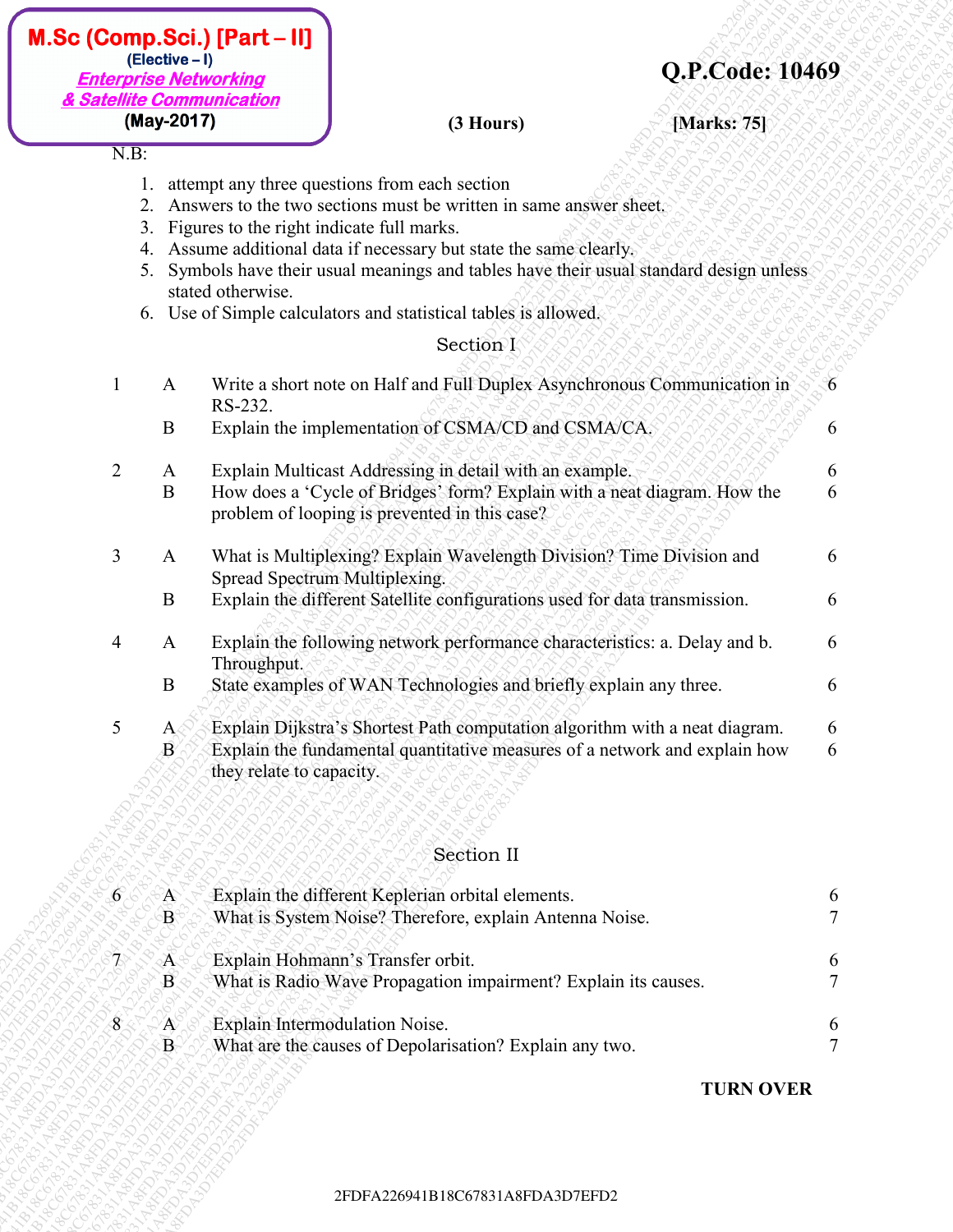- 9 A Explain the terms 'Sidereal Time' and 'Orbital Plane' using suitable diagrams. 6 B Explain parabolic reflectors.
- 2FDFA226941B18C67831A8FDA3D7EFD22FDFA226941B18C67831A8FDA3D7EFD22FDFA226941B18C67831A8FDA3D7EFD22FDFA226941B18C67831A8FDA3D7EFD22FDFA226941B18C67831A8FDA3D7EFD22FDFA226941B18C67831A8FDA3D7EFD2 **2P**<br>
2P<br>
2P<br>
2P A System the terms "System" and "Comain Plane" is operated engraves as<br>
2P Strain particular and the constrained engraves and the constrained engraves as<br>
2P A System to the real of the composite of the co 2<br>
9 A Inspirate the team is shared Team and China and Four samples inspirans and<br>
18 A Bright Radio Records (and the share of the share of the share of the share of the share of the share of<br>
18 Black Black Black Black B **2FDFA2268419499**<br>
2FTA22681A8FDA3D7EFRAC26781A8FDA3D7EFD22FDA3D7EFD22FDFA226941B18C6781A8FDA3D7EFD226941B18C6781A8FDA3D7EFD226941B18C6781A8FDA3D7EFD226731A8FDA3D7EFD2269426941B18C6781A8FDA3D7EFD2269426941B18C6781A8FDA3D7E 2PLACOde: 19469<br>
2PLACOde: 19469<br>
2PLACE the twent we have control three and Control through a specified the two stars are presented through a specified the two stars are presented through a specified through a specified t **2DFA2C6dee 10469**<br>
2DFA2266841B18C67841A8706641267842641B18C67841A8FDA3D7EFD22641B18C67844A8FDA3D7EFD22644A8FDA3D7EFD2264A8FDA3D7EFD22644A8FDA3D7EFD2264A8FDA3D7EFD2264A8FDA3D7EFD2264A8FDA3D7EFD22674264A8FDA3D7EFD2264A8FD **2DFA2C6dee 10469**<br>
2DFA2266841B18C67841A8706641267842641B18C67841A8FDA3D7EFD22641B18C67844A8FDA3D7EFD22644A8FDA3D7EFD2264A8FDA3D7EFD22644A8FDA3D7EFD2264A8FDA3D7EFD2264A8FDA3D7EFD2264A8FDA3D7EFD22674264A8FDA3D7EFD2264A8FD **2DFA2C6dee 10469**<br>
2DFA2266841B18C67841A8706641267842641B18C67841A8FDA3D7EFD22641B18C67844A8FDA3D7EFD22644A8FDA3D7EFD2264A8FDA3D7EFD22644A8FDA3D7EFD2264A8FDA3D7EFD2264A8FDA3D7EFD2264A8FDA3D7EFD22674264A8FDA3D7EFD2264A8FD **2DFA2C6dee 10469**<br>
2DFA2266841B18C67841A8706641267842641B18C67841A8FDA3D7EFD22641B18C67844A8FDA3D7EFD22644A8FDA3D7EFD2264A8FDA3D7EFD22644A8FDA3D7EFD2264A8FDA3D7EFD2264A8FDA3D7EFD2264A8FDA3D7EFD22674264A8FDA3D7EFD2264A8FD **2DFA2C6dee 10469**<br>
2DFA2266841B18C67841A8706641267842641B18C67841A8FDA3D7EFD22641B18C67844A8FDA3D7EFD22644A8FDA3D7EFD2264A8FDA3D7EFD22644A8FDA3D7EFD2264A8FDA3D7EFD2264A8FDA3D7EFD2264A8FDA3D7EFD22674264A8FDA3D7EFD2264A8FD **2DFA2C6dee 10469**<br>
2DFA2266841B18C67841A8706641267842641B18C67841A8FDA3D7EFD22641B18C67844A8FDA3D7EFD22644A8FDA3D7EFD2264A8FDA3D7EFD22644A8FDA3D7EFD2264A8FDA3D7EFD2264A8FDA3D7EFD2264A8FDA3D7EFD22674264A8FDA3D7EFD2264A8FD **2DFA2C6dee 10469**<br>
2DFA2266841B18C67841A8706641267842641B18C67841A8FDA3D7EFD22641B18C67844A8FDA3D7EFD22644A8FDA3D7EFD2264A8FDA3D7EFD22644A8FDA3D7EFD2264A8FDA3D7EFD2264A8FDA3D7EFD2264A8FDA3D7EFD22674264A8FDA3D7EFD2264A8FD **2DFA2C6dee 10469**<br>
2DFA2266841B18C67841A8706641267842641B18C67841A8FDA3D7EFD22641B18C67844A8FDA3D7EFD22644A8FDA3D7EFD2264A8FDA3D7EFD22644A8FDA3D7EFD2264A8FDA3D7EFD2264A8FDA3D7EFD2264A8FDA3D7EFD22674264A8FDA3D7EFD2264A8FD **2DFA2266819489**<br>
2DFA2261A8FDFA22641B18C678481A8FDA3D7EFD22694264A8FDA3D7EFD226<br>
2DFA2264A8FDA3D7EFD22694A8FDA3D7EFD22694A8FDA3D7EFD22694A8FDA3D7EFD22694A8FDA3D7EFD22694A8FDA3D7EFD22694A8FDA3D7EFD22<br>
2DFA22694A8FDA3D7EFD **2DFCOde: 10469**<br>
2FDFA2481A8-b18030-31A860-61A860-41A860-41A860-41A860-41A860-41A860-41A860-41A860-41A8FDA3D7EFD226944<br>
10 A. White are de two streets that we are deposited to the communication of the property of the com 2FDFA226819449<br>
2FDFA226841B18C67831A8FDA3D7EFD22FDFA226941A8FDA3D7EFD22FDFA226941B18C67831A8FDA3D7EFD22FDFA3D7EFD22<br>
2FDFA22641B18C6781A8FDA3D7EFD22FDFA226941B18C67841B18C67841B18C67841A8FDA3D7EFD22<br>
2FDFA226941B18C6781A8 2FDFA226941B18C67841A8FDA3D7EFD22FDFA226941B18C67831A8FDA3D7EFD226941B18C67831A8FDA3D7EFD226941B18C67831A8FDA3D7EFD226941B18C67831A8FDA3D7EFD226941B18C67831A8FDA3D7EFD226941B18C67831A8FDA3D7EFD227641B18C67831A8FDA3D7EFD226 2FDFA226941B18C6781A8FDA3D7EFD22FDFA226941B18C67831A8FDA3D7EFD22<br>
2FDFA226841B18C67831A8FDA3D7EFD22FDFA226941B18C6781A8FDA3D7EFD226941B18C678431A8FDA3D7EFD22<br>
2FDFA226941B18C8781A8FDA3D7EFD22<br>
2FDFA226941B18C87844A8FDA3D7E 2FDFA226941B18C67831A8FDA3D7EFD22FDFA226941B18C67831A8FDA3D7EFD22FDFA226941B18C67831A8FDA3D7EFD22FDFA226941B18C67831A8FDA3D7EFD22FDFA226941B18C67831A8FDA3D7EFD22FDFA226941B18C67831A8FDA3D7EFD2 2FDFA226941B18C67831A8FDA3D7EFD22FDFA226941B18C67831A8FDA3D7EFD22FDFA226941B18C67831A8FDA3D7EFD22FDFA226941B18C67831A8FDA3D7EFD22FDFA226941B18C67831A8FDA3D7EFD22FDFA226941B18C67831A8FDA3D7EFD2 10 A What are the issues faced by communication satellites with respect to Lifetime and Reliability?  $6^{\circ}$  $\overline{\mathcal{J}}$ 
	- B Explain the terms "up-link" and "down-link" for a communication satellite. Derive an expression for saturation flux density in terms of EIRP.

\*\*\*\*\*\*\*\*\*\*\*\*\*\*\*\*\*\*\*\*\*\*\*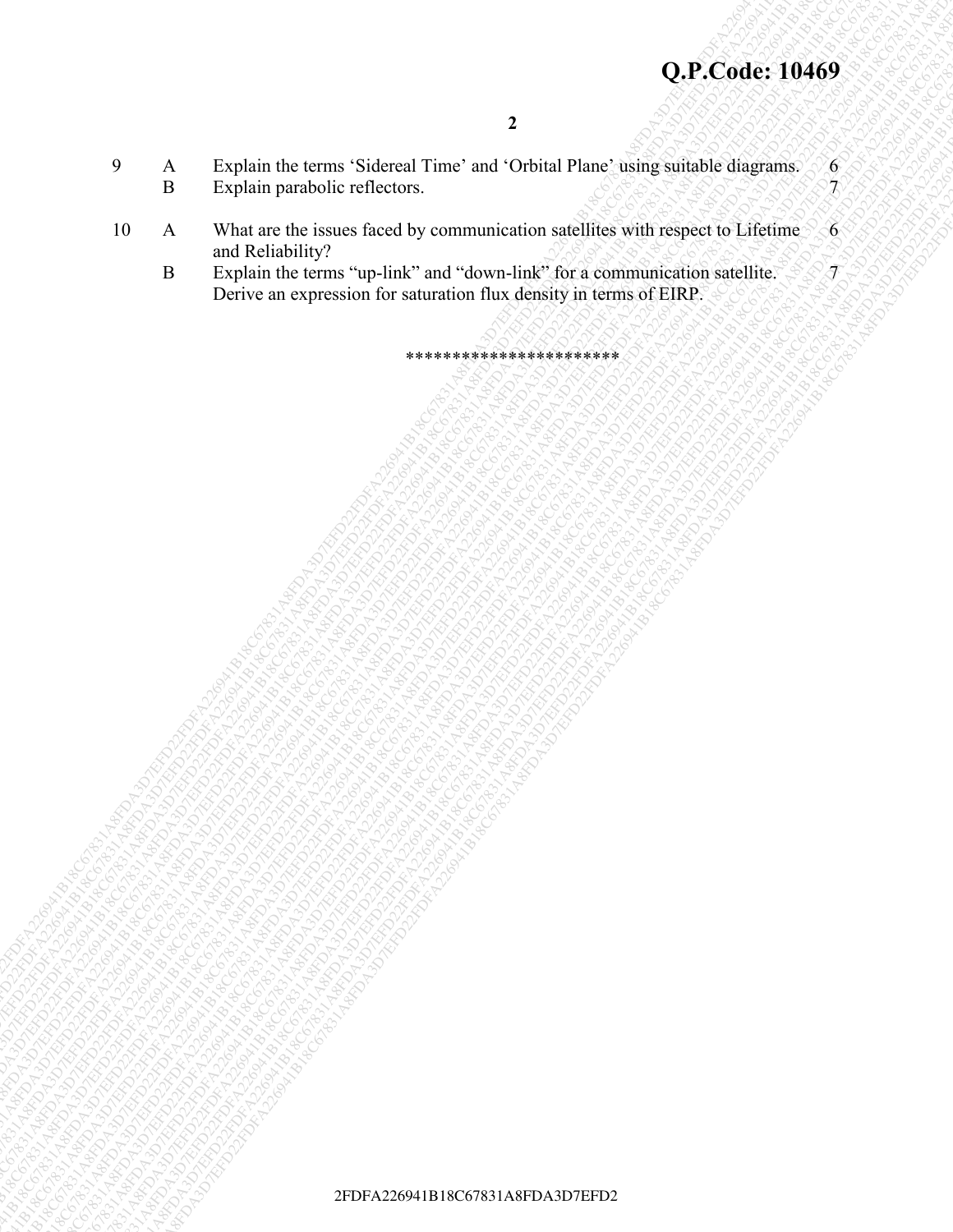| $M.Sc$ (Comp.Sci.) $[Part - II]$ |
|----------------------------------|
| (Elective - II)                  |
| <b>Optimization Techniques</b>   |
| & Customer Resources Management  |
| (May-2017)                       |

- 1. Attempt any three questions from each section
- 2. Answers to the two sections must be written in same answer sheet.
- 3. Figures to the right indicate full marks.
- 4. Assume additional data if necessary but state the same clearly.
- 5. Symbols have their usual meanings and tables have their usual standard design unless stated otherwise.
- 6. Use of Simple calculators and statistical tables is allowed.

### **Section I**

- 1 A Explain optimization and its role in decision making process. 6
	- B A diet for 6 persons contains at least 4000 units of Vitamins, 50 units of Minerals & 1400 calories. Two foods A & B are available at the cost of Rs 4 and Rs 3 per unit

- 2 A In linear programming explain the following terms:
	- 1. Basic feasible solution
	- 2. Unbounded solution
	- 3. Surplus variable
	-
	- B Solve the following using simplex method using Big M method MinimizeZ= $36x_1+40x_2+28x_3$ Subject to constraints:
		- $6x_1+5x_2+2x_3\geq 5$
		- $2x_1+5x_2+4x_3 \geq 23$

|         | <b>Optimization Techniques</b>     | & Customer Resources Management                                                                                                                                                                                                                                                                                                                                                                      |                                                                                                                                      |                       |             |                                                                                                                                                                                                               | Q.P.Code: 10476                                                                                                                                                                                                                                                                                                       |        |
|---------|------------------------------------|------------------------------------------------------------------------------------------------------------------------------------------------------------------------------------------------------------------------------------------------------------------------------------------------------------------------------------------------------------------------------------------------------|--------------------------------------------------------------------------------------------------------------------------------------|-----------------------|-------------|---------------------------------------------------------------------------------------------------------------------------------------------------------------------------------------------------------------|-----------------------------------------------------------------------------------------------------------------------------------------------------------------------------------------------------------------------------------------------------------------------------------------------------------------------|--------|
|         | (May-2017)                         |                                                                                                                                                                                                                                                                                                                                                                                                      |                                                                                                                                      |                       | [3 Hours]   |                                                                                                                                                                                                               | [75 Marks]                                                                                                                                                                                                                                                                                                            |        |
| $N.B$ : | 2.<br>3.<br>4.<br>5.<br>otherwise. | Attempt any three questions from each section<br>Answers to the two sections must be written in same answer sheet.<br>Figures to the right indicate full marks.<br>Assume additional data if necessary but state the same clearly.<br>Symbols have their usual meanings and tables have their usual standard design unless stated<br>6. Use of Simple calculators and statistical tables is allowed. |                                                                                                                                      | <b>Section I</b>      |             |                                                                                                                                                                                                               |                                                                                                                                                                                                                                                                                                                       |        |
|         | A                                  |                                                                                                                                                                                                                                                                                                                                                                                                      |                                                                                                                                      |                       |             | Explain optimization and its role in decision making process.                                                                                                                                                 |                                                                                                                                                                                                                                                                                                                       | 6      |
|         | $\bf{B}$                           |                                                                                                                                                                                                                                                                                                                                                                                                      | Minerals & 1400 calories<br>food should be used to have least cost.                                                                  |                       |             | Two foods A & B are available at the cost of Rs 4 and Rs 3 per unit                                                                                                                                           | A diet for 6 persons contains at least 4000 units of Vitamins, 50 units of<br>respectively. If 1 unit of A contains 200 units of Vitamin, 1 unit of mineral<br>and 40 calories and 1 unit of B contains 100 units of Vitamin, 2 units of<br>mineral and 40 calories . Using graphical method find what combination of | 6      |
| 2       | A                                  | 1.                                                                                                                                                                                                                                                                                                                                                                                                   | In linear programming explain the following terms:<br><b>Basic feasible solution</b><br>2. Unbounded solution<br>3. Surplus variable |                       |             |                                                                                                                                                                                                               |                                                                                                                                                                                                                                                                                                                       | 6      |
|         | $\mathbf{B}$                       | Subject to constraints:<br>$6x_1+5x_2+2x_3 \ge 5$<br>$2x_1+5x_2+4x_3 \ge 23$<br>$x_1, x_2, x_3 \ge 0$                                                                                                                                                                                                                                                                                                | MinimizeZ= $36x_1+40x_2+28x_3$                                                                                                       |                       |             | Solve the following using simplex method using Big M method                                                                                                                                                   |                                                                                                                                                                                                                                                                                                                       | 6      |
| 3       | A<br>$\overline{B}$                | optimum solution.                                                                                                                                                                                                                                                                                                                                                                                    |                                                                                                                                      |                       |             | Explain any 2 special cases with respect to optimum solution.<br>Obtain IBFS for the following transportation problem by using VAM<br>method to maximize the profit for the following rates. Further find the |                                                                                                                                                                                                                                                                                                                       | 6<br>6 |
|         |                                    |                                                                                                                                                                                                                                                                                                                                                                                                      | $\mathbf{R}$                                                                                                                         | Q                     | $\mathbf R$ | S                                                                                                                                                                                                             | Avail                                                                                                                                                                                                                                                                                                                 |        |
|         |                                    | Α<br>B                                                                                                                                                                                                                                                                                                                                                                                               | $\overline{15}$<br>30                                                                                                                | $\overline{51}$<br>42 | 42<br>26    | 33<br>$\overline{81}$                                                                                                                                                                                         | 23<br>44                                                                                                                                                                                                                                                                                                              |        |
|         |                                    | $\mathcal{C}$                                                                                                                                                                                                                                                                                                                                                                                        | 90                                                                                                                                   | 40                    | 66          | 60                                                                                                                                                                                                            | 33                                                                                                                                                                                                                                                                                                                    |        |
|         |                                    | Demand                                                                                                                                                                                                                                                                                                                                                                                               | 23                                                                                                                                   | 31                    | 16          | 30                                                                                                                                                                                                            |                                                                                                                                                                                                                                                                                                                       |        |
|         |                                    |                                                                                                                                                                                                                                                                                                                                                                                                      |                                                                                                                                      |                       |             |                                                                                                                                                                                                               | <b>TURN OVER</b>                                                                                                                                                                                                                                                                                                      |        |

### **TURN OVER**